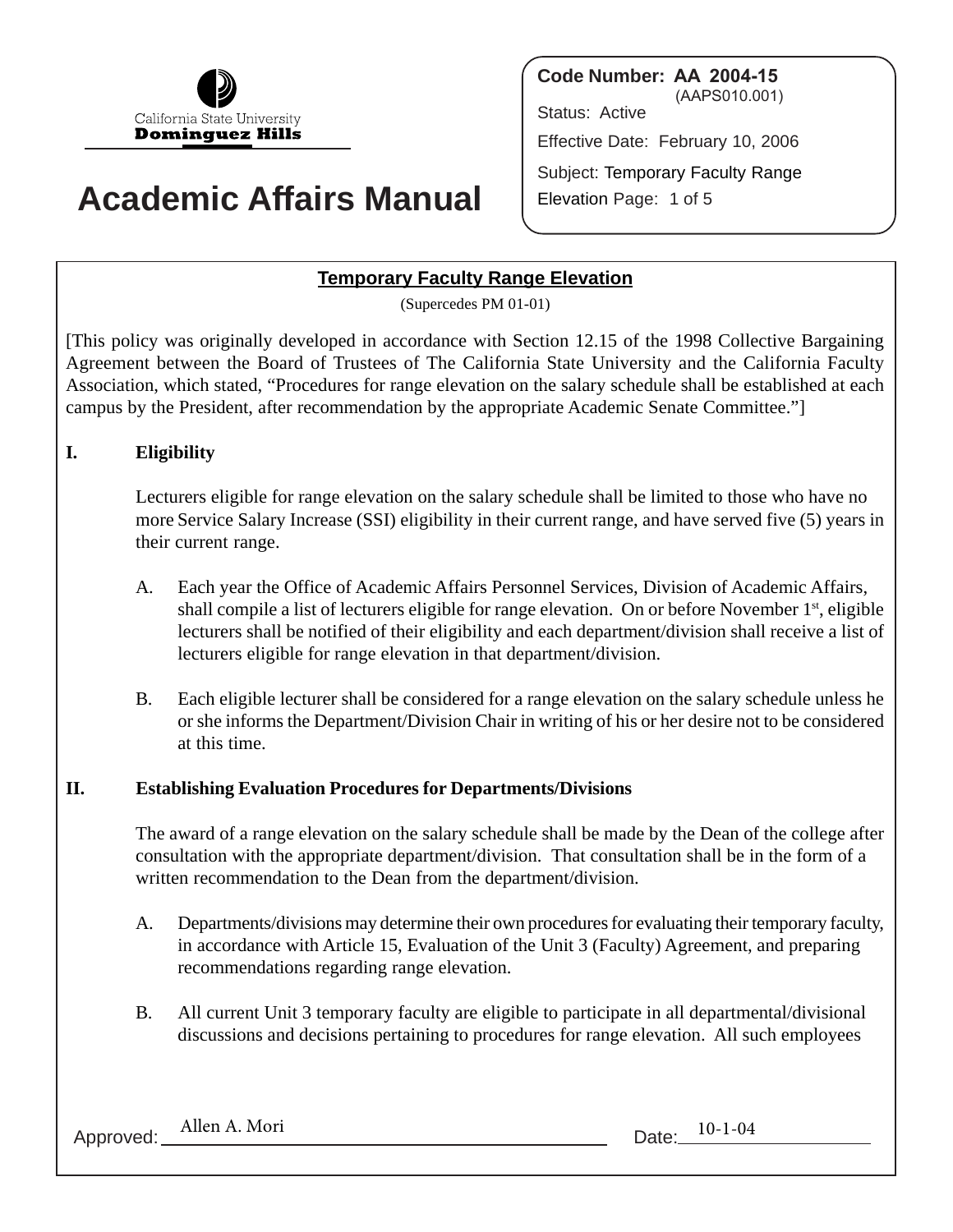#### Code Number: **AA 2004-15** (AAPS010.001) Page 2 of 5

must be fully informed of their right to participate and of the days, times, and locations of the meeting at which these issues will be discussed. Such notification must be in writing and must be given five (5) working days before any meeting to discuss these issues.

- C. At the beginning of each academic year, the faculty in a departments/division should choose by vote oneof the following configurations to evaluate temporary faculty for the purpose of making a recommendation on range elevation.
	- The Department/Division Chair,
	- A designee,
	- An elected Range Elevation Review Committee selected from the faculty within the department/division, or
	- Any combination of one or more of the above.
- D. If a department/division chooses to use a Range Elevation Review Committee, all Unit 3 employees in that department/division are eligible to serve on such a committee. The committee shall have no fewer than three (3) members.
- E. In any election relating to range elevation, all voting must be by mailed secret ballots. Such elections must be held over a period lasting at least five (5) working days.
- F. In the case of a lecturer who does not hold an appointment within a department/division, the lecturer shall select the appropriate department/division to perform the evaluation for recommendation for range elevation, subject to review and concurrence by the appropriate college Dean.
- G. Each department/division shall forward its initial procedures on range elevation to the Dean of the college and to the Office of Academic Affairs Personnel Services within ten (10) working days of approving the procedures.

## **III. Evaluation Criteria**.

- A. To be recommended for range elevation, temporary faculty (excluding coaches) must show professional growth and development appropriate to the work assignment and the mission of the University during the period between the date of initial appointment or, where applicable, the date of the last range elevation and the time of the current request.
- B. This section lists examples of activities that may be used to demonstrate appropriate professional growth and development. It is neither exhaustive nor minimal, but simply a listing of the typical professional activities engaged in by temporary faculty in a wide range of disciplines. In all cases quality of performance and appropriateness of the activity shall be the primary consideration when evaluating the merit of a specific activity. Participation alone, in one or more of the activities listed below, does not certify a temporary faculty for a range elevation. Activities are listed alphabetically, and no weighting shall be inferred from the order.
	- Active participation at professional meetings and conferences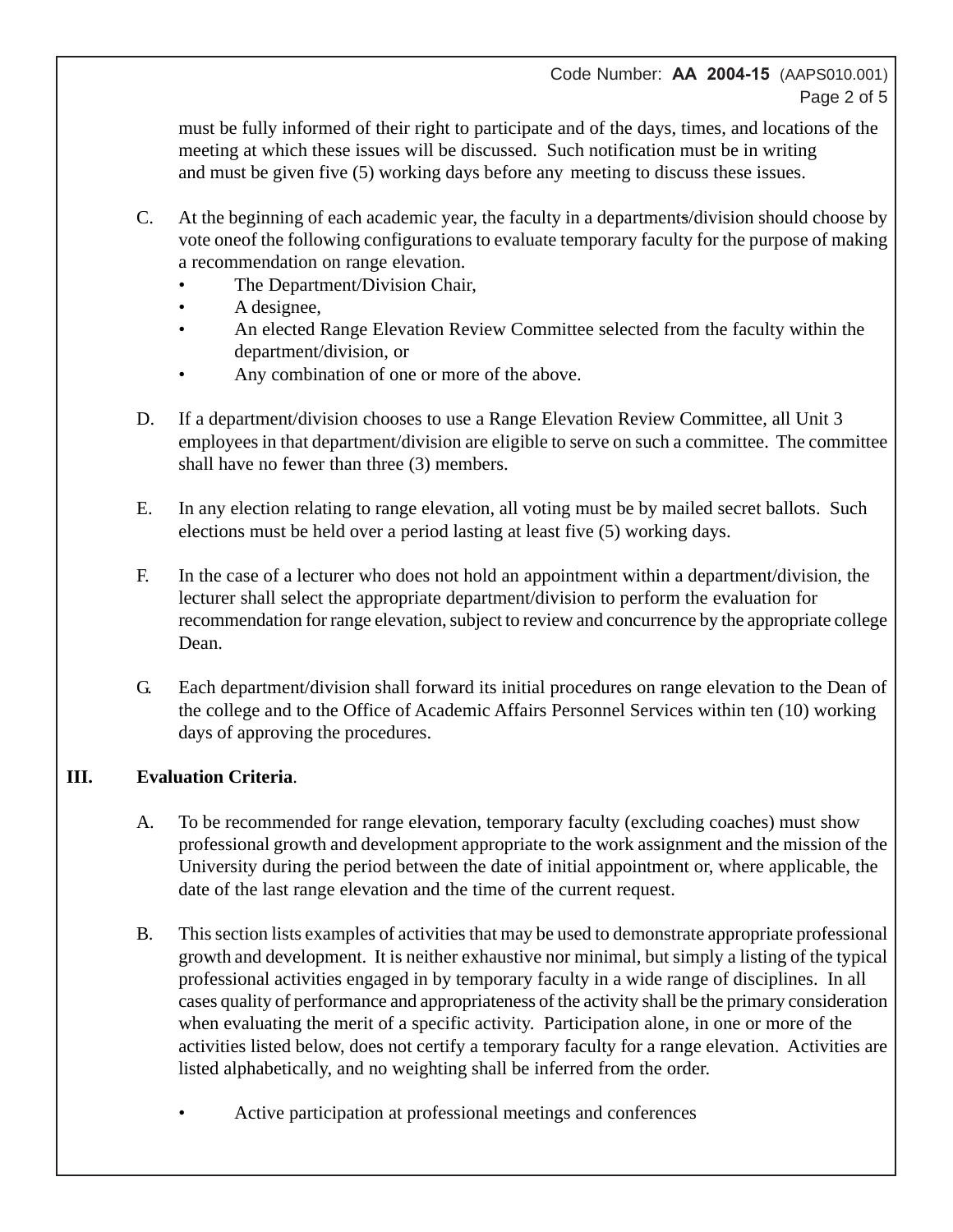#### Code Number: **AA 2004-15** (AAPS010.001) Page 3 of 5

- Activities enhancing the effective teaching of the discipline
- Advising and mentoring student associations
- Collaborative research and creative activity involving the campus and the community
- Collaborative teaching
- Contributions to improving the campus climate: the promotion of mutual respect and acceptance of diversity in all its forms
- Creative activities in support of effective teaching
- Curriculum and program development
- Development of instructional materials
- Development of standards and/or outcomes assessment
- Editing of publications
- External fundraising and resource development related to the mission of the University
- Fostering of collegiality
- Grant proposals to conduct research in the discipline, to support pedagogy, or to further the mission of the University
- Increased mastery of the discipline evidenced by additional relevant education or an additional degree
- Involvement of students in the research and creative processes
- Leadership and active participation in service activities of professional associations
- Leadership and special contributions to the basic instructional mission of the University
- Leadership in faculty governance and campus life at the department/division, college, University, or CSU system level
- Maintenance and technical support of University labs, equipment, materials, supplies, safety standards, and any other support of environments that require advanced professional attention
- Mentoring of colleagues
- Organizing events and activities for the sharing of ideas and knowledge
- Presentations at conferences
- Professional contributions to the community, including professional efforts which bring the community and the campus together
- Program advising
- Publications, exhibitions, and/or performances that advance knowledge
- Recruitment and retention of students
- Research and/or creative activity in discipline-related pedagogy
- Research and/or creative activity in the discipline
- Teaching and instructionally-related activities
- Thesis research and supervision

# **IV. Application and Evaluation**

## Application

The Candidate: To be evaluated for range elevation, each candidate must submit application materials that conform to the requirements of his or her department/division.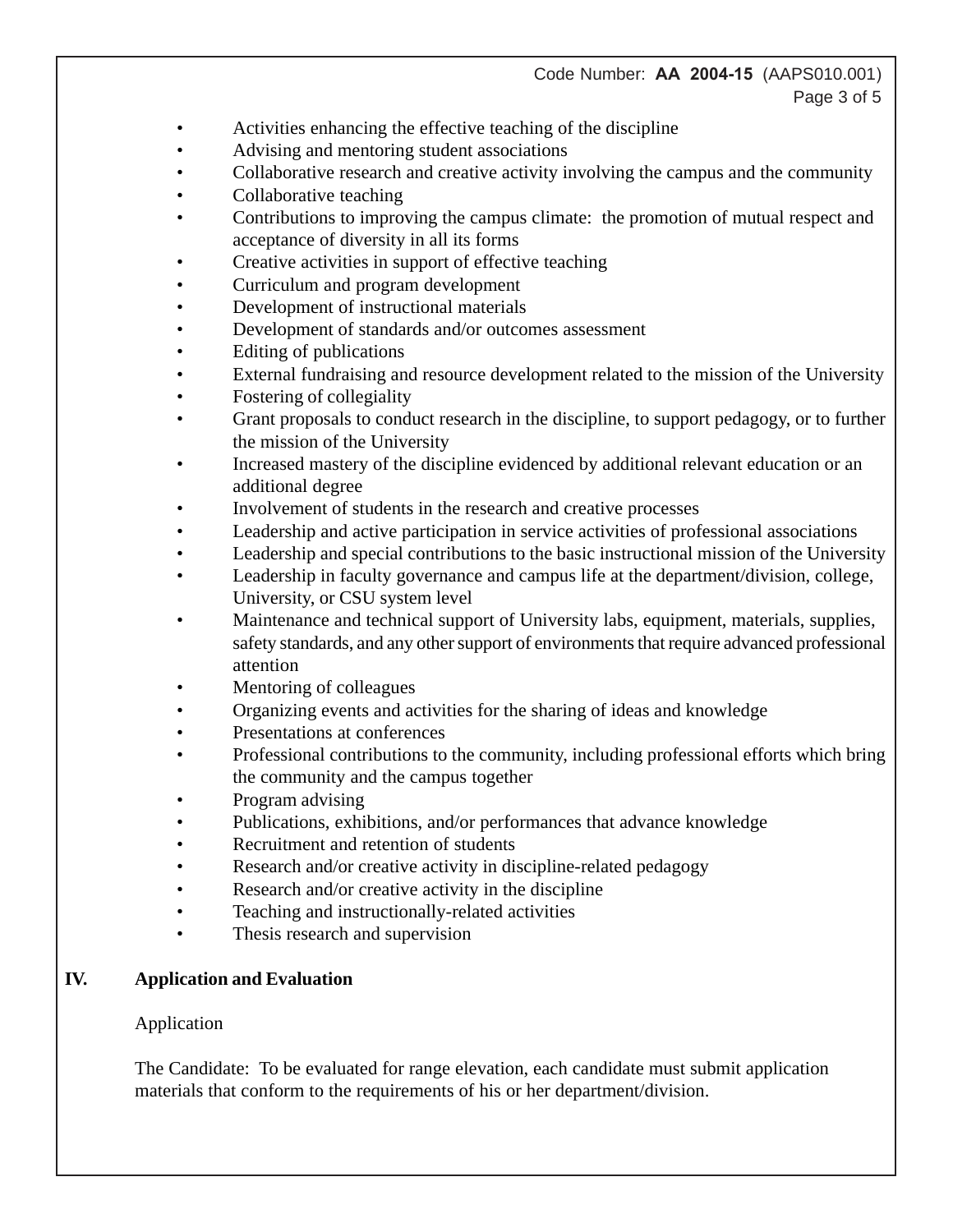### Code Number: **AA 2004-15** (AAPS010.001) Page 4 of 5

- 2. The Department/Division: As part of its range elevation procedures, each department/division may define the collection of materials to be considered in an application for range elevation. At a minimum, the candidate shall provide the following materials:
	- a current curriculum vita;
	- a description and/or a list of the candidate's work assignments for each semester of the period under consideration;
	- a narrative describing his/her professional growth and development during this time period; and
	- student evaluation summaries for all evaluated courses taught by the candidate in the department/division during the period of evaluation.

#### B. Evaluation

- 1. The Department/Division
- a. Each department/division shall prepare a recommendation regarding range elevation for each eligible candidate considered. This recommendation shall be a written report that includes the department/division's decision as well as the reasons for reaching that decision. A copy of this recommendation shall be forwarded to the candidate, Department/ Division Chair, and Dean.
- b. The department/division must assess the quality and appropriateness of the candidate's experience. Materials submitted by the candidate shall be evaluated in relation to the candidate's work assignment while employed in the department/division. Departments/ divisions may not require but may consider evidence of performance outside of the area of the candidate's work assignment.
- c. Department/division evaluators may seek additional information to verify a candidate's claims. The candidate may be required to provide additional documentation. Evaluators may also solicit written comments from the Department/Division Chair or faculty peers to clarify information provided by the candidate. Any comments that are used to determine a recommendation must be included as supplemental attachments to the final written report and must be available to the candidate.
- d. When a candidate is asked to provide additional documentation, the burden of supplying this documentation in a timely manner resides with the candidate. Failure to provide requested information shall not delay either the evaluation process or the preparation of the department/division's recommendation.
- 2. The Dean
- a. Once the department/division has prepared its recommendation, it shall be forwarded to the Dean of the college who shall make the final decision on awarding a range elevation to the candidate.